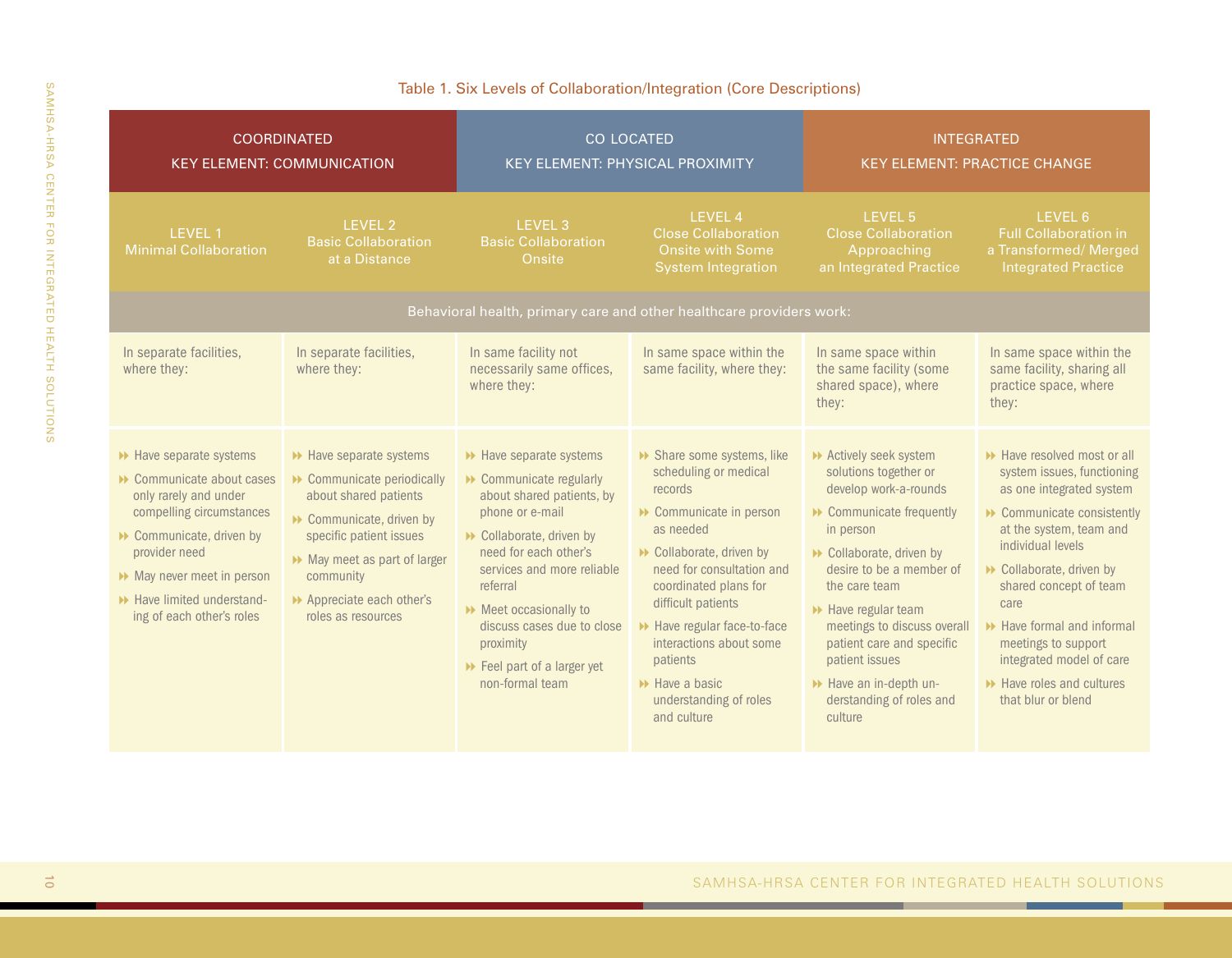| <b>COORDINATED</b>                                                                                                                                                                                     |                                                                                                                                                                                                                                                                                                                           | <b>CO LOCATED</b>                                                                                                                                                                                                                                                      |                                                                                                                                                                                                                                                                                         | <b>INTEGRATED</b>                                                                                                                                                                                                                                                                                          |                                                                                                                                                                                                                                                                                                                 |
|--------------------------------------------------------------------------------------------------------------------------------------------------------------------------------------------------------|---------------------------------------------------------------------------------------------------------------------------------------------------------------------------------------------------------------------------------------------------------------------------------------------------------------------------|------------------------------------------------------------------------------------------------------------------------------------------------------------------------------------------------------------------------------------------------------------------------|-----------------------------------------------------------------------------------------------------------------------------------------------------------------------------------------------------------------------------------------------------------------------------------------|------------------------------------------------------------------------------------------------------------------------------------------------------------------------------------------------------------------------------------------------------------------------------------------------------------|-----------------------------------------------------------------------------------------------------------------------------------------------------------------------------------------------------------------------------------------------------------------------------------------------------------------|
| LEVEL 1<br><b>Minimal Collaboration</b>                                                                                                                                                                | LEVEL 2<br><b>Basic Collaboration</b><br>at a Distance                                                                                                                                                                                                                                                                    | <b>LEVEL 3</b><br><b>Basic Collaboration</b><br>Onsite                                                                                                                                                                                                                 | LEVEL 4<br><b>Close Collaboration</b><br><b>Onsite with Some</b><br><b>System Integration</b>                                                                                                                                                                                           | LEVEL 5<br><b>Close Collaboration</b><br>Approaching<br>an Integrated Practice                                                                                                                                                                                                                             | LEVEL 6<br><b>Full Collaboration in</b><br>a Transformed/ Merged<br><b>Integrated Practice</b>                                                                                                                                                                                                                  |
| Key Differentiator: Clinical Delivery                                                                                                                                                                  |                                                                                                                                                                                                                                                                                                                           |                                                                                                                                                                                                                                                                        |                                                                                                                                                                                                                                                                                         |                                                                                                                                                                                                                                                                                                            |                                                                                                                                                                                                                                                                                                                 |
| Screening and assess-<br>ment done according to<br>separate practice models<br>▶ Separate treatment plans<br>Evidenced-based<br>practices (EBP)<br>implemented separately                              | Screening based on<br>separate practices;<br>information may be<br>shared through formal<br>requests or Health<br><b>Information Exchanges</b><br>$\rightarrow$ Separate treatment<br>plans shared based on<br>established relation-<br>ships between specific<br>providers<br>▶ Separate responsibility<br>for care/EBPs | May agree on a specific<br>screening or other<br>criteria for more effective<br>in-house referral<br>Separate service plans<br>with some shared<br>information that informs<br>them<br>Some shared knowledge<br>of each other's EBPs,<br>especially for high utilizers | Agree on specific<br>screening, based on<br>ability to respond to<br>results<br>▶ Collaborative treatment<br>planning for specific<br>patients<br>Some EBPs and some<br>training shared, focused<br>on interest or specific<br>population needs                                         | Consistent set of agreed<br>upon screenings across<br>disciplines, which guide<br>treatment interventions<br>▶ Collaborative treatment<br>planning for all shared<br>patients<br>EBPs shared across sys-<br>tem with some joint moni-<br>toring of health conditions<br>for some patients                  | ▶ Population-based<br>medical and behavioral<br>health screening is<br>standard practice with<br>results available to all<br>and response protocols<br>in place<br>▶ One treatment plan for all<br>patients<br>EBPs are team selected,<br>trained and implemented<br>across disciplines as<br>standard practice |
| Key Differentiator: Patient Experience                                                                                                                                                                 |                                                                                                                                                                                                                                                                                                                           |                                                                                                                                                                                                                                                                        |                                                                                                                                                                                                                                                                                         |                                                                                                                                                                                                                                                                                                            |                                                                                                                                                                                                                                                                                                                 |
| Department physical and be-<br>havioral health needs are<br>treated as separate issues<br>>> Patient must negotiate<br>separate practices and<br>sites on their own with<br>varying degrees of success | $\rightarrow$ Patient health needs<br>are treated separately,<br>but records are shared,<br>promoting better provider<br>knowledge<br>De Patients may be referred,<br>but a variety of barriers<br>prevent many patients<br>from accessing care                                                                           | ▶ Patient health needs are<br>treated separately at the<br>same location<br>Close proximity allows<br>referrals to be more<br>successful and easier for<br>patients, although who<br>gets referred may vary by<br>provider                                             | ▶ Patient needs are treated<br>separately at the same<br>site, collaboration might<br>include warm hand-offs to<br>other treatment providers<br>De Patients are internally<br>referred with better follow-<br>up, but collaboration may<br>still be experienced as<br>separate services | ▶ Patient needs are treated<br>as a team for shared<br>patients (for those<br>who screen positive on<br>screening measures) and<br>separately for others<br>$\rightarrow$ Care is responsive to<br>identified patient needs by<br>of a team of providers as<br>needed, which feels like a<br>one-stop shop | All patient health needs<br>are treated for all patients<br>by a team, who function<br>effectively together<br>De Patients experience a<br>seamless response to<br>all healthcare needs as<br>they present, in a unified<br>practice                                                                            |

## Table 2A. Six Levels of Collaboration/Integration (Key Differentiators)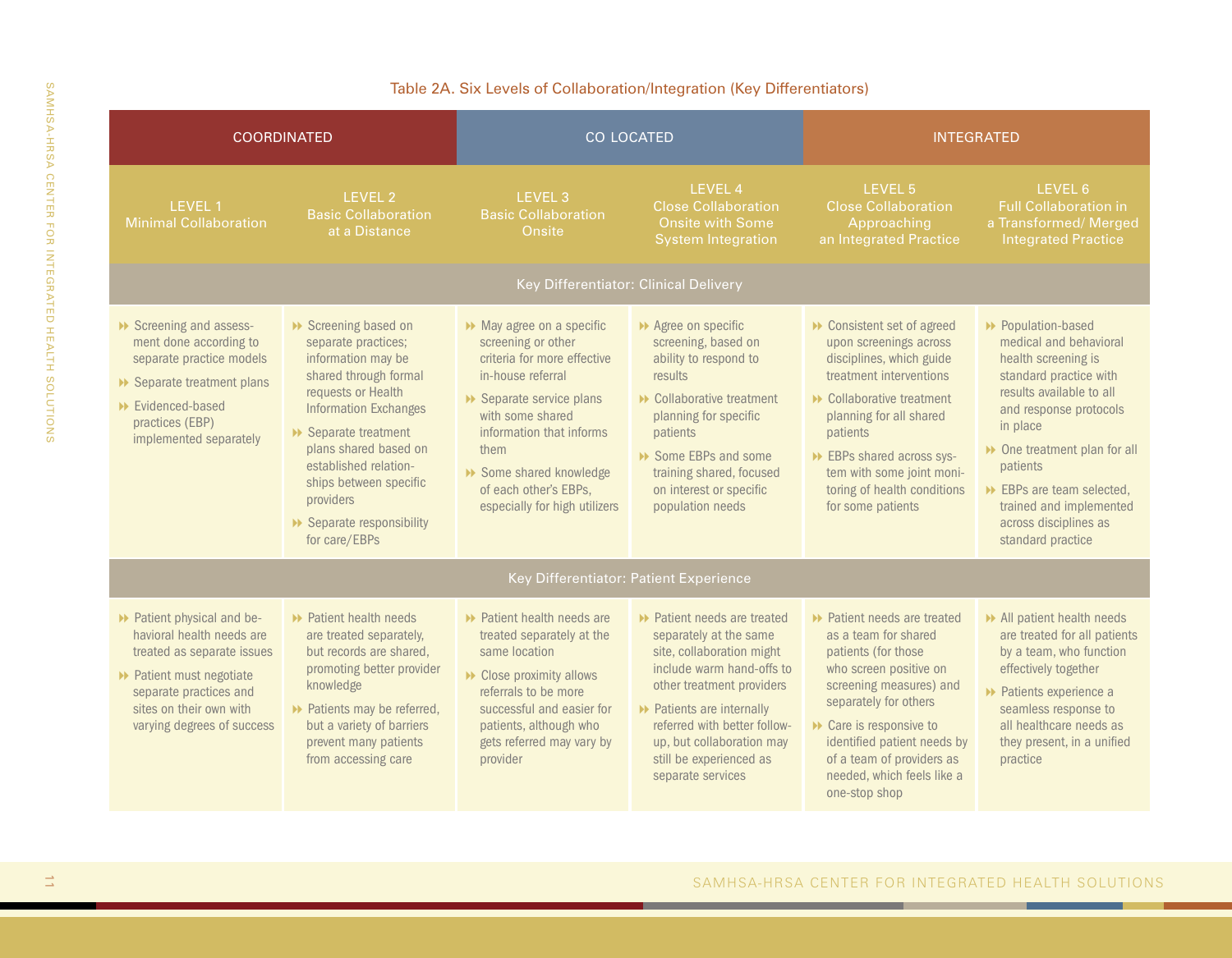| <b>COORDINATED</b>                                                                                                                                                                                                                    |                                                                                                                                                                        | <b>CO LOCATED</b>                                                                                                                                                                                  |                                                                                                                                                                                                                                                                                        | <b>INTEGRATED</b>                                                                                                                                                                                                                                                                                                                                                  |                                                                                                                                                                                                                                                                                                              |
|---------------------------------------------------------------------------------------------------------------------------------------------------------------------------------------------------------------------------------------|------------------------------------------------------------------------------------------------------------------------------------------------------------------------|----------------------------------------------------------------------------------------------------------------------------------------------------------------------------------------------------|----------------------------------------------------------------------------------------------------------------------------------------------------------------------------------------------------------------------------------------------------------------------------------------|--------------------------------------------------------------------------------------------------------------------------------------------------------------------------------------------------------------------------------------------------------------------------------------------------------------------------------------------------------------------|--------------------------------------------------------------------------------------------------------------------------------------------------------------------------------------------------------------------------------------------------------------------------------------------------------------|
| <b>LEVEL 1</b><br><b>Minimal Collaboration</b>                                                                                                                                                                                        | <b>LEVEL 2</b><br><b>Basic Collaboration</b><br>at a Distance                                                                                                          | <b>LEVEL 3</b><br><b>Basic Collaboration</b><br>Onsite                                                                                                                                             | <b>LEVEL 4</b><br><b>Close Collaboration</b><br><b>Onsite with Some</b><br><b>System Integration</b>                                                                                                                                                                                   | LEVEL 5<br><b>Close Collaboration</b><br>Approaching<br>an Integrated Practice                                                                                                                                                                                                                                                                                     | LEVEL 6<br><b>Full Collaboration in</b><br>a Transformed/ Merged<br><b>Integrated Practice</b>                                                                                                                                                                                                               |
| Key Differentiator: Practice/Organization                                                                                                                                                                                             |                                                                                                                                                                        |                                                                                                                                                                                                    |                                                                                                                                                                                                                                                                                        |                                                                                                                                                                                                                                                                                                                                                                    |                                                                                                                                                                                                                                                                                                              |
| $\rightarrow$ No coordination or<br>management of<br>collaborative efforts<br>De Little provider buy-in<br>to integration or even<br>collaboration, up to<br>individual providers to<br>initiate as time and<br>practice limits allow | Some practice leader-<br>ship in more systematic<br>information sharing<br>Some provider buy-into<br>collaboration and value<br>placed on having needed<br>information | ▶ Organization leaders<br>supportive but often colo-<br>cation is viewed as<br>a project or program<br>▶ Provider buy-in to<br>making referrals work and<br>appreciation of onsite<br>availability | ▶ Organization leaders<br>support integration<br>through mutual problem-<br>solving of some system<br><b>barriers</b><br>More buy-in to concept<br>of integration but not<br>consistent across<br>providers, not all providers<br>using opportunities for<br>integration or components | ▶ Organization leaders<br>support integration, if<br>funding allows and efforts<br>placed in solving as<br>many system issues as<br>possible, without chang-<br>ing fundamentally how<br>disciplines are practiced<br>Nearly all providers<br>engaged in integrated<br>model. Buy-in may not<br>include change in practice<br>strategy for individual<br>providers | ▶ Organization leaders<br>strongly support<br>integration as practice<br>model with expected<br>change in service delivery,<br>and resources provided<br>for development<br>$\rightarrow$ Integrated care and all<br>components embraced<br>by all providers and active<br>involvement in practice<br>change |
| Key Differentiator: Business Model                                                                                                                                                                                                    |                                                                                                                                                                        |                                                                                                                                                                                                    |                                                                                                                                                                                                                                                                                        |                                                                                                                                                                                                                                                                                                                                                                    |                                                                                                                                                                                                                                                                                                              |
| $\rightarrow$ Separate funding<br>No sharing of resources<br>▶ Separate billing practices                                                                                                                                             | $\rightarrow$ Separate funding<br>May share resources for<br>single projects<br>▶ Separate billing practices                                                           | $\rightarrow$ Separate funding<br>May share facility<br>expenses<br>▶ Separate billing practices                                                                                                   | ▶ Separate funding, but may<br>share grants<br>May share office<br>expenses, staffing costs,<br>or infrastructure<br>Separate billing due to<br>system barriers                                                                                                                        | Blended funding based<br>on contracts, grants or<br>agreements<br>▶ Variety of ways to structure<br>the sharing of all expenses<br>Billing function combined<br>or agreed upon process                                                                                                                                                                             | Integrated funding,<br>based on multiple<br>sources of revenue<br>Resources shared and<br>allocated across whole<br>practice<br>Billing maximized for<br>integrated model and<br>single billing structure                                                                                                    |

## Table 2B. Six Levels of Collaboration/Integration (Key Differentiators, continued)